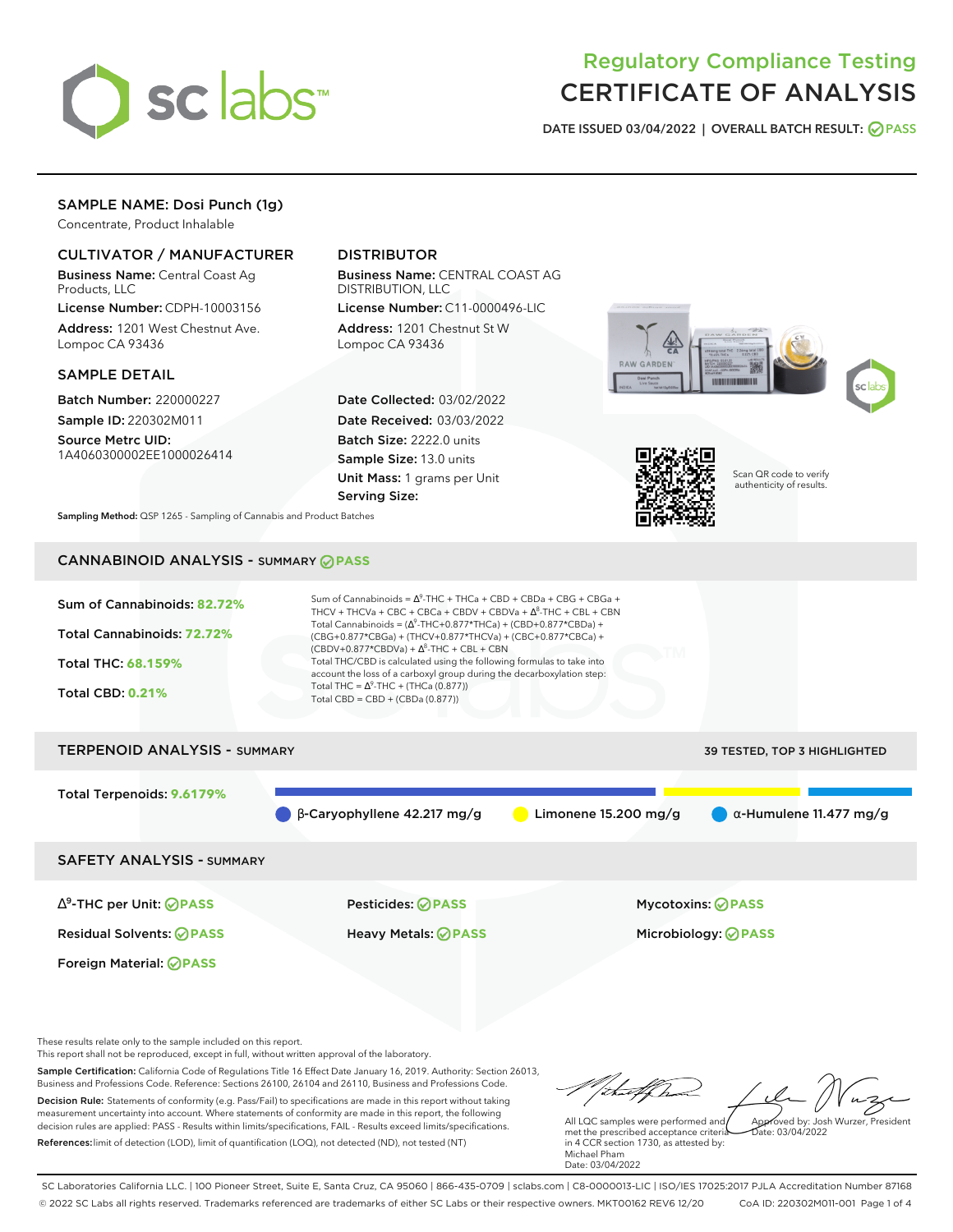



**DOSI PUNCH (1G) | DATE ISSUED 03/04/2022 | OVERALL BATCH RESULT: PASS**

#### **CANNABINOID TEST RESULTS** - 03/03/2022 **PASS**

Tested by high-performance liquid chromatography with diode-array detection (HPLC-DAD). **Method:** QSP 1157 - Analysis of Cannabinoids by HPLC-DAD

#### TOTAL CANNABINOIDS: **72.72%**

Total Cannabinoids (Total THC) + (Total CBD) + (Total CBG) + (Total THCV) + (Total CBC) +  $(Total CBDV) +  $\Delta^8$ -THC + CBL + CBN$ 

TOTAL THC: **68.159%** Total THC (Ƽ-THC+0.877\*THCa)

TOTAL CBD: **0.21%**

Total CBD (CBD+0.877\*CBDa)

TOTAL CBG: 3.29% Total CBG (CBG+0.877\*CBGa)

TOTAL THCV: 0.347% Total THCV (THCV+0.877\*THCVa)

TOTAL CBC: 0.715% Total CBC (CBC+0.877\*CBCa)

TOTAL CBDV: ND Total CBDV (CBDV+0.877\*CBDVa)

| <b>COMPOUND</b> | LOD/LOQ<br>(mg/g)          | <b>MEASUREMENT</b><br><b>UNCERTAINTY</b><br>(mg/g) | <b>RESULT</b><br>(mg/g) | <b>RESULT</b><br>(%) |
|-----------------|----------------------------|----------------------------------------------------|-------------------------|----------------------|
| <b>THCa</b>     | 0.05/0.14                  | ±15.263                                            | 763.14                  | 76.314               |
| <b>CBGa</b>     | 0.1 / 0.2                  | ±1.43                                              | 35.2                    | 3.52                 |
| $\Delta^9$ -THC | 0.06 / 0.26                | ±0.330                                             | 12.32                   | 1.232                |
| <b>CBCa</b>     | 0.07 / 0.28                | ±0.311                                             | 8.15                    | 0.815                |
| <b>THCVa</b>    | 0.07 / 0.20                | ±0.147                                             | 3.96                    | 0.396                |
| <b>CBDa</b>     | 0.02/0.19                  | ±0.055                                             | 2.40                    | 0.240                |
| <b>CBG</b>      | 0.06/0.19                  | ±0.062                                             | 2.03                    | 0.203                |
| $\wedge^8$ -THC | 0.1 / 0.4                  | N/A                                                | <b>ND</b>               | <b>ND</b>            |
| <b>THCV</b>     | 0.1 / 0.2                  | N/A                                                | <b>ND</b>               | <b>ND</b>            |
| <b>CBD</b>      | 0.07/0.29                  | N/A                                                | <b>ND</b>               | <b>ND</b>            |
| <b>CBDV</b>     | 0.04 / 0.15                | N/A                                                | <b>ND</b>               | <b>ND</b>            |
| <b>CBDVa</b>    | 0.03 / 0.53                | N/A                                                | <b>ND</b>               | <b>ND</b>            |
| <b>CBL</b>      | 0.06 / 0.24                | N/A                                                | <b>ND</b>               | <b>ND</b>            |
| <b>CBN</b>      | 0.1 / 0.3                  | N/A                                                | <b>ND</b>               | <b>ND</b>            |
| <b>CBC</b>      | 0.2 / 0.5                  | N/A                                                | <b>ND</b>               | <b>ND</b>            |
|                 | <b>SUM OF CANNABINOIDS</b> |                                                    | 827.2 mg/g              | 82.72%               |

#### **UNIT MASS: 1 grams per Unit**

| $\Delta^9$ -THC per Unit              | 1100 per-package limit | 12.32 mg/unit  | <b>PASS</b> |
|---------------------------------------|------------------------|----------------|-------------|
| <b>Total THC per Unit</b>             |                        | 681.59 mg/unit |             |
| <b>CBD</b> per Unit                   |                        | <b>ND</b>      |             |
| <b>Total CBD per Unit</b>             |                        | $2.10$ mg/unit |             |
| Sum of Cannabinoids<br>per Unit       |                        | 827.2 mg/unit  |             |
| <b>Total Cannabinoids</b><br>per Unit |                        | 727.2 mg/unit  |             |

#### **TERPENOID TEST RESULTS** - 03/04/2022

Terpene analysis utilizing gas chromatography-flame ionization detection (GC-FID). **Method:** QSP 1192 - Analysis of Terpenoids by GC-FID

| <b>COMPOUND</b>          | LOD/LOQ<br>(mg/g) | <b>MEASUREMENT</b><br><b>UNCERTAINTY</b><br>(mg/g) | <b>RESULT</b><br>(mg/g) | <b>RESULT</b><br>(%) |
|--------------------------|-------------------|----------------------------------------------------|-------------------------|----------------------|
| β-Caryophyllene          | 0.004 / 0.012     | ±1.1694                                            | 42.217                  | 4.2217               |
| Limonene                 | 0.005 / 0.016     | ±0.1687                                            | 15.200                  | 1.5200               |
| $\alpha$ -Humulene       | 0.009/0.029       | ±0.2869                                            | 11.477                  | 1.1477               |
| <b>Myrcene</b>           | 0.008 / 0.025     | ±0.0770                                            | 7.698                   | 0.7698               |
| $trans-\beta$ -Farnesene | 0.008 / 0.025     | ±0.1268                                            | 4.594                   | 0.4594               |
| Linalool                 | 0.009 / 0.032     | ±0.1008                                            | 3.405                   | 0.3405               |
| $\alpha$ -Bisabolol      | 0.008 / 0.026     | ±0.0833                                            | 2.007                   | 0.2007               |
| $\beta$ -Pinene          | 0.004 / 0.014     | ±0.0160                                            | 1.803                   | 0.1803               |
| Fenchol                  | 0.010 / 0.034     | ±0.0406                                            | 1.348                   | 0.1348               |
| $\alpha$ -Pinene         | 0.005 / 0.017     | ±0.0090                                            | 1.346                   | 0.1346               |
| <b>Terpineol</b>         | 0.009 / 0.031     | ±0.0597                                            | 1.249                   | 0.1249               |
| Caryophyllene<br>Oxide   | 0.010 / 0.033     | ±0.0301                                            | 0.841                   | 0.0841               |
| Valencene                | 0.009 / 0.030     | ±0.0360                                            | 0.671                   | 0.0671               |
| <b>Borneol</b>           | 0.005 / 0.016     | ±0.0140                                            | 0.427                   | 0.0427               |
| Nerolidol                | 0.006 / 0.019     | ±0.0194                                            | 0.396                   | 0.0396               |
| β-Ocimene                | 0.006 / 0.020     | ±0.0097                                            | 0.388                   | 0.0388               |
| Fenchone                 | 0.009 / 0.028     | ±0.0078                                            | 0.346                   | 0.0346               |
| Terpinolene              | 0.008 / 0.026     | ±0.0046                                            | 0.292                   | 0.0292               |
| Camphene                 | 0.005 / 0.015     | ±0.0018                                            | 0.204                   | 0.0204               |
| Guaiol                   | 0.009 / 0.030     | ±0.0024                                            | 0.066                   | 0.0066               |
| Geraniol                 | 0.002 / 0.007     | ±0.0019                                            | 0.056                   | 0.0056               |
| Sabinene Hydrate         | 0.006 / 0.022     | ±0.0015                                            | 0.051                   | 0.0051               |
| Nerol                    | 0.003 / 0.011     | ±0.0014                                            | 0.040                   | 0.0040               |
| Eucalyptol               | 0.006 / 0.018     | ±0.0006                                            | 0.032                   | 0.0032               |
| Citronellol              | 0.003 / 0.010     | ±0.0010                                            | 0.025                   | 0.0025               |
| Sabinene                 | 0.004 / 0.014     | N/A                                                | <b>ND</b>               | <b>ND</b>            |
| $\alpha$ -Phellandrene   | 0.006 / 0.020     | N/A                                                | <b>ND</b>               | <b>ND</b>            |
| $\Delta^3$ -Carene       | 0.005 / 0.018     | N/A                                                | ND                      | <b>ND</b>            |
| $\alpha$ -Terpinene      | 0.005 / 0.017     | N/A                                                | <b>ND</b>               | ND                   |
| p-Cymene                 | 0.005 / 0.016     | N/A                                                | <b>ND</b>               | <b>ND</b>            |
| $\gamma$ -Terpinene      | 0.006 / 0.018     | N/A                                                | ND                      | ND                   |
| Isopulegol               | 0.005 / 0.016     | N/A                                                | <b>ND</b>               | <b>ND</b>            |
| Camphor                  | 0.006 / 0.019     | N/A                                                | <b>ND</b>               | <b>ND</b>            |
| Isoborneol               | 0.004 / 0.012     | N/A                                                | ND                      | ND                   |
| Menthol                  | 0.008 / 0.025     | N/A                                                | ND                      | ND                   |
| Pulegone                 | 0.003 / 0.011     | N/A                                                | <b>ND</b>               | <b>ND</b>            |
| <b>Geranyl Acetate</b>   | 0.004 / 0.014     | N/A                                                | ND                      | ND                   |
| $\alpha$ -Cedrene        | 0.005 / 0.016     | N/A                                                | <b>ND</b>               | ND                   |
| Cedrol                   | 0.008 / 0.027     | N/A                                                | <b>ND</b>               | ND                   |
| <b>TOTAL TERPENOIDS</b>  |                   |                                                    | 96.179 mg/g             | 9.6179%              |

SC Laboratories California LLC. | 100 Pioneer Street, Suite E, Santa Cruz, CA 95060 | 866-435-0709 | sclabs.com | C8-0000013-LIC | ISO/IES 17025:2017 PJLA Accreditation Number 87168 © 2022 SC Labs all rights reserved. Trademarks referenced are trademarks of either SC Labs or their respective owners. MKT00162 REV6 12/20 CoA ID: 220302M011-001 Page 2 of 4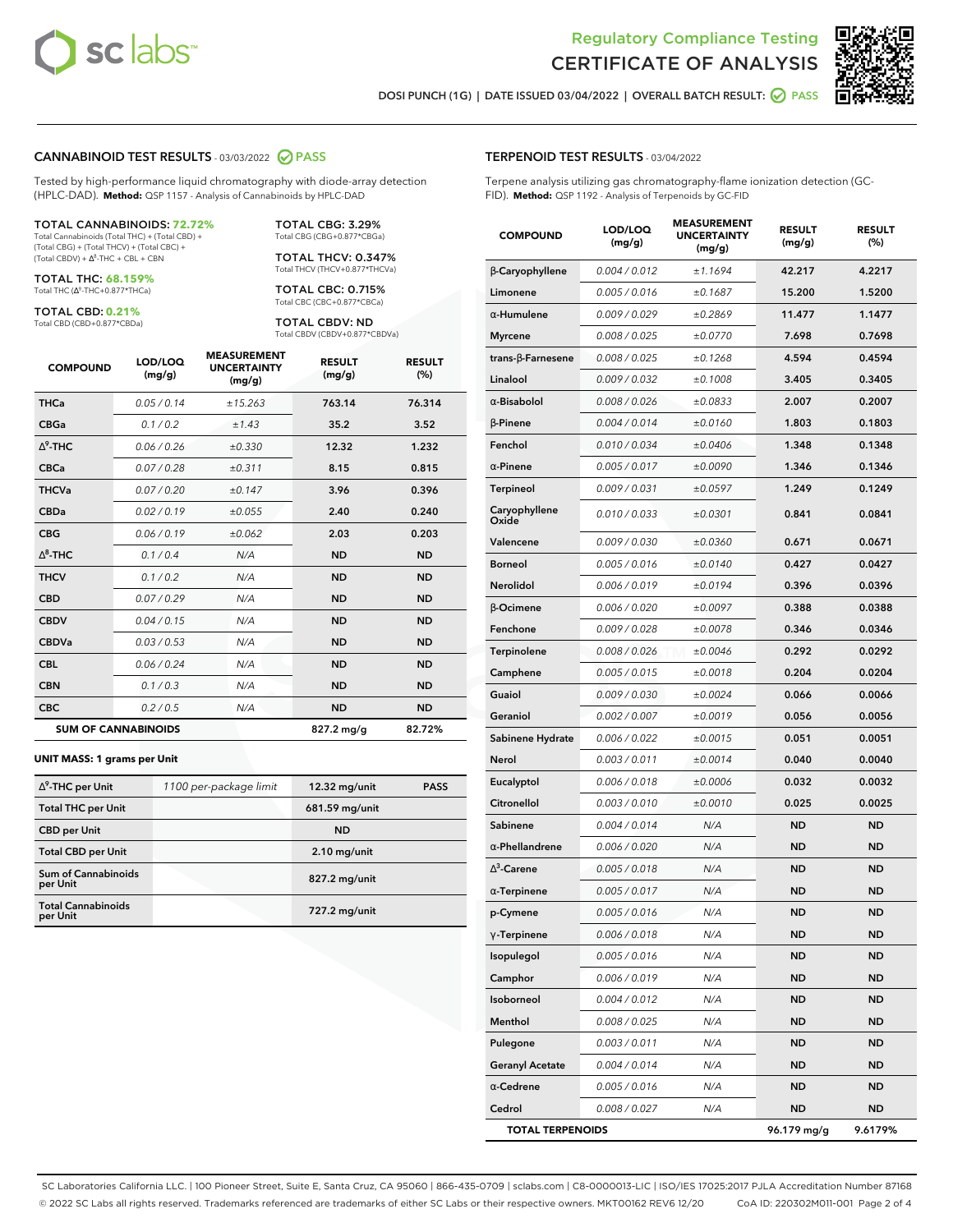



**DOSI PUNCH (1G) | DATE ISSUED 03/04/2022 | OVERALL BATCH RESULT: PASS**

# **CATEGORY 1 PESTICIDE TEST RESULTS** - 03/04/2022 **PASS**

Pesticide and plant growth regulator analysis utilizing high-performance liquid chromatography-mass spectrometry (HPLC-MS) or gas chromatography-mass spectrometry (GC-MS). \*GC-MS utilized where indicated. **Method:** QSP 1212 - Analysis of Pesticides and Mycotoxins by LC-MS or QSP 1213 - Analysis of Pesticides by GC-MS

| <b>COMPOUND</b>             | LOD/LOQ<br>$(\mu g/g)$ | <b>ACTION</b><br>LIMIT<br>$(\mu g/g)$ | <b>MEASUREMENT</b><br><b>UNCERTAINTY</b><br>$(\mu g/g)$ | <b>RESULT</b><br>$(\mu g/g)$ | <b>RESULT</b> |
|-----------------------------|------------------------|---------------------------------------|---------------------------------------------------------|------------------------------|---------------|
| Aldicarb                    | 0.03 / 0.08            | $\ge$ LOD                             | N/A                                                     | <b>ND</b>                    | <b>PASS</b>   |
| Carbofuran                  | 0.02 / 0.05            | $\ge$ LOD                             | N/A                                                     | <b>ND</b>                    | <b>PASS</b>   |
| Chlordane*                  | 0.03/0.08              | $>$ LOD                               | N/A                                                     | <b>ND</b>                    | <b>PASS</b>   |
| Chlorfenapyr*               | 0.03/0.10              | $>$ LOD                               | N/A                                                     | <b>ND</b>                    | <b>PASS</b>   |
| Chlorpyrifos                | 0.02 / 0.06            | $\ge$ LOD                             | N/A                                                     | <b>ND</b>                    | <b>PASS</b>   |
| Coumaphos                   | 0.02 / 0.07            | $\ge$ LOD                             | N/A                                                     | <b>ND</b>                    | <b>PASS</b>   |
| Daminozide                  | 0.02 / 0.07            | $\ge$ LOD                             | N/A                                                     | <b>ND</b>                    | <b>PASS</b>   |
| <b>Dichlorvos</b><br>(DDVP) | 0.03/0.09              | $>$ LOD                               | N/A                                                     | <b>ND</b>                    | <b>PASS</b>   |
| Dimethoate                  | 0.03/0.08              | $\ge$ LOD                             | N/A                                                     | <b>ND</b>                    | <b>PASS</b>   |
| Ethoprophos                 | 0.03/0.10              | $\ge$ LOD                             | N/A                                                     | <b>ND</b>                    | <b>PASS</b>   |
| Etofenprox                  | 0.02 / 0.06            | $\ge$ LOD                             | N/A                                                     | <b>ND</b>                    | <b>PASS</b>   |
| Fenoxycarb                  | 0.03 / 0.08            | $\ge$ LOD                             | N/A                                                     | <b>ND</b>                    | <b>PASS</b>   |
| Fipronil                    | 0.03 / 0.08            | $\ge$ LOD                             | N/A                                                     | <b>ND</b>                    | <b>PASS</b>   |
| Imazalil                    | 0.02/0.06              | $>$ LOD                               | N/A                                                     | <b>ND</b>                    | <b>PASS</b>   |
| <b>Methiocarb</b>           | 0.02 / 0.07            | $\ge$ LOD                             | N/A                                                     | <b>ND</b>                    | <b>PASS</b>   |
| Parathion-methyl            | 0.03/0.10              | $\ge$ LOD                             | N/A                                                     | <b>ND</b>                    | <b>PASS</b>   |
| <b>Mevinphos</b>            | 0.03/0.09              | $>$ LOD                               | N/A                                                     | <b>ND</b>                    | <b>PASS</b>   |
| Paclobutrazol               | 0.02 / 0.05            | $>$ LOD                               | N/A                                                     | <b>ND</b>                    | <b>PASS</b>   |
| Propoxur                    | 0.03/0.09              | $\ge$ LOD                             | N/A                                                     | <b>ND</b>                    | <b>PASS</b>   |
| Spiroxamine                 | 0.03 / 0.08            | $\ge$ LOD                             | N/A                                                     | <b>ND</b>                    | <b>PASS</b>   |
| Thiacloprid                 | 0.03/0.10              | $>$ LOD                               | N/A                                                     | <b>ND</b>                    | <b>PASS</b>   |
|                             |                        |                                       |                                                         |                              |               |

# **CATEGORY 2 PESTICIDE TEST RESULTS** - 03/04/2022 **PASS**

| <b>COMPOUND</b>          | LOD/LOO<br>$(\mu g/g)$ | <b>ACTION</b><br><b>LIMIT</b><br>$(\mu g/g)$ | <b>MEASUREMENT</b><br><b>UNCERTAINTY</b><br>$(\mu g/g)$ | <b>RESULT</b><br>$(\mu g/g)$ | <b>RESULT</b> |
|--------------------------|------------------------|----------------------------------------------|---------------------------------------------------------|------------------------------|---------------|
| Abamectin                | 0.03/0.10              | 0.1                                          | N/A                                                     | <b>ND</b>                    | <b>PASS</b>   |
| Acephate                 | 0.02 / 0.07            | 0.1                                          | N/A                                                     | <b>ND</b>                    | <b>PASS</b>   |
| Acequinocyl              | 0.02/0.07              | 0.1                                          | N/A                                                     | <b>ND</b>                    | <b>PASS</b>   |
| Acetamiprid              | 0.02/0.05              | 0.1                                          | N/A                                                     | <b>ND</b>                    | <b>PASS</b>   |
| Azoxystrobin             | 0.02 / 0.07            | 0.1                                          | N/A                                                     | <b>ND</b>                    | <b>PASS</b>   |
| <b>Bifenazate</b>        | 0.01/0.04              | 0.1                                          | N/A                                                     | <b>ND</b>                    | <b>PASS</b>   |
| <b>Bifenthrin</b>        | 0.02/0.05              | 3                                            | N/A                                                     | <b>ND</b>                    | <b>PASS</b>   |
| <b>Boscalid</b>          | 0.03/0.09              | 0.1                                          | N/A                                                     | <b>ND</b>                    | <b>PASS</b>   |
| Captan                   | 0.19/0.57              | 0.7                                          | N/A                                                     | <b>ND</b>                    | <b>PASS</b>   |
| Carbaryl                 | 0.02/0.06              | 0.5                                          | N/A                                                     | <b>ND</b>                    | <b>PASS</b>   |
| Chlorantranilip-<br>role | 0.04/0.12              | 10                                           | N/A                                                     | <b>ND</b>                    | <b>PASS</b>   |
| Clofentezine             | 0.03/0.09              | 0.1                                          | N/A                                                     | <b>ND</b>                    | <b>PASS</b>   |

| <b>CATEGORY 2 PESTICIDE TEST RESULTS</b> - 03/04/2022 continued |
|-----------------------------------------------------------------|
|-----------------------------------------------------------------|

| <b>COMPOUND</b>               | LOD/LOQ<br>(µg/g) | <b>ACTION</b><br><b>LIMIT</b><br>(µg/g) | <b>MEASUREMENT</b><br><b>UNCERTAINTY</b><br>$(\mu g/g)$ | <b>RESULT</b><br>(µg/g) | <b>RESULT</b> |
|-------------------------------|-------------------|-----------------------------------------|---------------------------------------------------------|-------------------------|---------------|
| Cyfluthrin                    | 0.12 / 0.38       | $\overline{c}$                          | N/A                                                     | <b>ND</b>               | <b>PASS</b>   |
| Cypermethrin                  | 0.11 / 0.32       | 1                                       | N/A                                                     | <b>ND</b>               | <b>PASS</b>   |
| <b>Diazinon</b>               | 0.02 / 0.05       | 0.1                                     | N/A                                                     | <b>ND</b>               | <b>PASS</b>   |
| Dimethomorph                  | 0.03 / 0.09       | 2                                       | N/A                                                     | <b>ND</b>               | <b>PASS</b>   |
| Etoxazole                     | 0.02 / 0.06       | 0.1                                     | N/A                                                     | <b>ND</b>               | <b>PASS</b>   |
| Fenhexamid                    | 0.03 / 0.09       | 0.1                                     | N/A                                                     | <b>ND</b>               | <b>PASS</b>   |
| Fenpyroximate                 | 0.02 / 0.06       | 0.1                                     | N/A                                                     | <b>ND</b>               | <b>PASS</b>   |
| Flonicamid                    | 0.03 / 0.10       | 0.1                                     | N/A                                                     | <b>ND</b>               | <b>PASS</b>   |
| Fludioxonil                   | 0.03 / 0.10       | 0.1                                     | N/A                                                     | <b>ND</b>               | <b>PASS</b>   |
| Hexythiazox                   | 0.02 / 0.07       | 0.1                                     | N/A                                                     | <b>ND</b>               | <b>PASS</b>   |
| Imidacloprid                  | 0.04 / 0.11       | 5                                       | N/A                                                     | <b>ND</b>               | <b>PASS</b>   |
| Kresoxim-methyl               | 0.02 / 0.07       | 0.1                                     | N/A                                                     | <b>ND</b>               | <b>PASS</b>   |
| Malathion                     | 0.03 / 0.09       | 0.5                                     | N/A                                                     | <b>ND</b>               | <b>PASS</b>   |
| Metalaxyl                     | 0.02 / 0.07       | $\overline{c}$                          | N/A                                                     | <b>ND</b>               | <b>PASS</b>   |
| Methomyl                      | 0.03 / 0.10       | 1                                       | N/A                                                     | <b>ND</b>               | <b>PASS</b>   |
| Myclobutanil                  | 0.03 / 0.09       | 0.1                                     | N/A                                                     | <b>ND</b>               | <b>PASS</b>   |
| Naled                         | 0.02 / 0.07       | 0.1                                     | N/A                                                     | <b>ND</b>               | <b>PASS</b>   |
| Oxamyl                        | 0.04 / 0.11       | 0.5                                     | N/A                                                     | <b>ND</b>               | <b>PASS</b>   |
| Pentachloronitro-<br>benzene* | 0.03 / 0.09       | 0.1                                     | N/A                                                     | <b>ND</b>               | <b>PASS</b>   |
| Permethrin                    | 0.04 / 0.12       | 0.5                                     | N/A                                                     | <b>ND</b>               | <b>PASS</b>   |
| Phosmet                       | 0.03 / 0.10       | 0.1                                     | N/A                                                     | <b>ND</b>               | <b>PASS</b>   |
| Piperonyl<br><b>Butoxide</b>  | 0.02 / 0.07       | 3                                       | N/A                                                     | <b>ND</b>               | <b>PASS</b>   |
| Prallethrin                   | 0.03 / 0.08       | 0.1                                     | N/A                                                     | <b>ND</b>               | <b>PASS</b>   |
| Propiconazole                 | 0.02 / 0.07       | 0.1                                     | N/A                                                     | <b>ND</b>               | <b>PASS</b>   |
| Pyrethrins                    | 0.04 / 0.12       | 0.5                                     | N/A                                                     | <b>ND</b>               | <b>PASS</b>   |
| Pyridaben                     | 0.02 / 0.07       | 0.1                                     | N/A                                                     | <b>ND</b>               | <b>PASS</b>   |
| Spinetoram                    | 0.02 / 0.07       | 0.1                                     | N/A                                                     | <b>ND</b>               | <b>PASS</b>   |
| Spinosad                      | 0.02 / 0.07       | 0.1                                     | N/A                                                     | <b>ND</b>               | <b>PASS</b>   |
| Spiromesifen                  | 0.02 / 0.05       | 0.1                                     | N/A                                                     | <b>ND</b>               | <b>PASS</b>   |
| Spirotetramat                 | 0.02 / 0.06       | 0.1                                     | N/A                                                     | <b>ND</b>               | <b>PASS</b>   |
| Tebuconazole                  | 0.02 / 0.07       | 0.1                                     | N/A                                                     | <b>ND</b>               | <b>PASS</b>   |
| Thiamethoxam                  | 0.03 / 0.10       | 5                                       | N/A                                                     | <b>ND</b>               | <b>PASS</b>   |
| Trifloxystrobin               | 0.03 / 0.08       | 0.1                                     | N/A                                                     | <b>ND</b>               | <b>PASS</b>   |

SC Laboratories California LLC. | 100 Pioneer Street, Suite E, Santa Cruz, CA 95060 | 866-435-0709 | sclabs.com | C8-0000013-LIC | ISO/IES 17025:2017 PJLA Accreditation Number 87168 © 2022 SC Labs all rights reserved. Trademarks referenced are trademarks of either SC Labs or their respective owners. MKT00162 REV6 12/20 CoA ID: 220302M011-001 Page 3 of 4